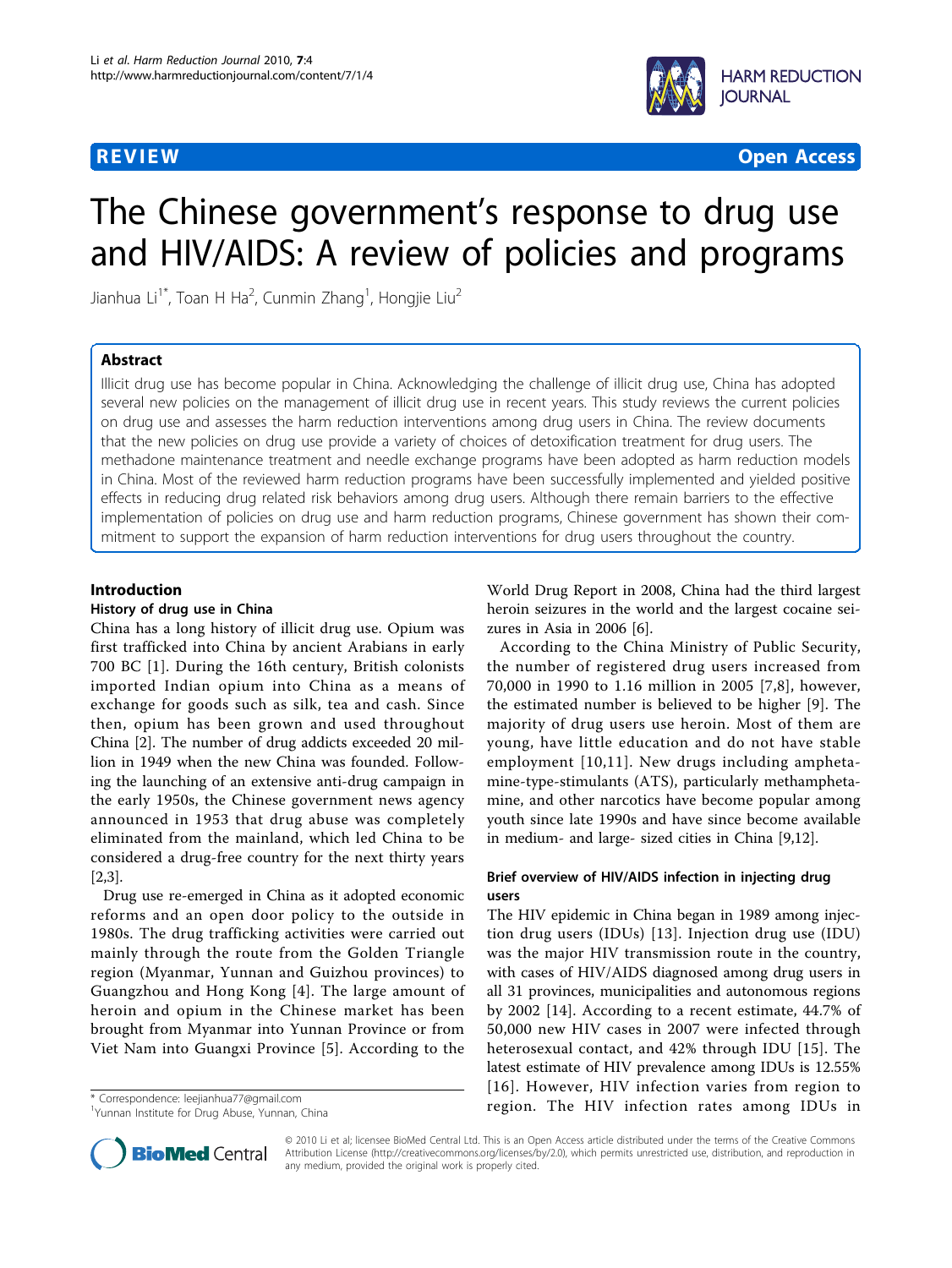Xinjiang, Guangxi and Sichuan provinces are 41.31%, 16.95% and 15.12% respectively; whereas, HIV infection rates among IDUs in Xingjiang and Yunnan province reached to 52.51% [[16](#page-4-0)]. As the number of drug users continues to increase and the HIV epidemic continues to spread in this population, IDU remains the major cause of HIV infection [\[17\]](#page-4-0).

Despite that the Chinese government has enacted several policies and programs in response to drug users and HIV prevention, the review of these policies and related harm reduction programs has not been thoroughly conducted. The purpose of this paper was to review the current policies against drug use and harm reduction programs in China. The results of the review will not only provide information for the Chinese government to better respond to the HIV epidemic among drug users, but also provide recommendations for future research

# Methods

The following criteria were used in the review: (1) studies written in English and published in international peer-reviewed journals between 1990 and 2008, (2) harm reduction intervention studies among drug users in mainland China and (3) related government policies on illicit drug abuse and HIV intervention programs.

Relevant intervention studies were obtained using the following databases: Pubmed, Medline, EBSCO and Google Scholar. The combinations of key words used to identify relevant articles included: China, HIV, AIDS, drug use, narcotic control, incarceration, voluntary counseling and testing and harm reduction intervention.

# Results

# Current policies regarding drug use and HIV prevention among drug users

In 1990, the Standing Office of National People's Congress enacted "Regulations on Prohibition against Narcotics" which specified three levels of management. In the first, drug users are fined and/or encouraged to receive treatments in voluntary detoxification centers managed by the Ministry of Public Health [[18\]](#page-4-0). They usually stay in the centers for 7-30 days [[7,19](#page-4-0)]. Those who have gone through the first level and relapse are sent to compulsory detoxification centers administered by the Public Security Bureau (second level) [[5](#page-4-0),[7,19-22](#page-4-0)]. They spend at least 6 months in the compulsory detoxification centers where they participate in a combination of detoxification treatment, physical exercise, and manual labor [[7,19-22\]](#page-4-0). At the third level, drug users who relapse after receiving compulsory detoxification are mandated to 2 to 3 years of re-education through activities in labor camps administered by the Justice Bureau [[19](#page-4-0),[21,23\]](#page-4-0). As drug users are not allowed to leave the compulsory detoxification centers and labor camps, they are considered incarceration sites.

As stated in the "Regulations on Prohibition against Narcotics", the main purpose of the compulsory and voluntary detoxification is to reduce demands for drug use, drug related crimes, and injection drug use, which are designed to eventually reduce HIV transmission rates [\[21](#page-4-0)]. The Ministry of Health has issued guidelines on the selection of detoxification medicines, but the actual treatment regime and quality of the treatment vary across centers. Psychosocial counseling and behavioral intervention services for drug users are largely unavailable in the detoxification centers, mainly because they do not have enough professional staff and funding to provide these services, especially at the city or county level. Police and medical staff lack the knowledge and skills for delivering harm-reduction and behavioralchange counseling. Police often apply military management approaches to treat drug users while they are in incarceration sites. The majority of treated drug users relapse and do not change their HIV risk behaviors after they leave incarceration sites [\[21\]](#page-4-0).

In 2006, the Chinese Ministry of Public Security issued a policy program called " The treatment of arrested drug users in Compulsory Detoxification Centers". According to this policy, newly-found drug users were sent directly to compulsory detoxification centers, while relapsed drug users were to reeducation labor camps [[24](#page-4-0)]. The Ministry of Public Security and the Department of Public Security at the provincial and city levels initiated a nationwide crackdown on drug use and an intensified compulsory detoxification program for drug users. In June 2006 alone, 269,000 drug users were incarcerated and 71,000 of them were sent to reeducation labor camps [[24](#page-4-0)]. At the end of 2006, there were about 1000 incarceration sites in China. Over 600,000 drug users have been admitted to incarceration sites, 95% of whom were heroin users and 3% were opium users (Jian, unpublished data).

The newly-promulgated "Narcotic Control Law" that took effect on June 1, 2008 [\[25\]](#page-4-0) had significant reforms on the management of drug abuse in China. The new law defines a clear leadership system, and a working mechanism and supporting system for narcotics control. It specifies that narcotics control is the responsibility of the whole society, including governmental agencies at all levels and all Chinese people. The law requires the State Council to establish the National Narcotics Control Commission, and the local governments at or above the county level to set up a narcotics control committee which organizes, coordinates and guides narcotics control activities in their jurisdictional areas. The establishment of the commission and the committees demonstrates that the Chinese government has intensified its efforts to curb drug abuse. In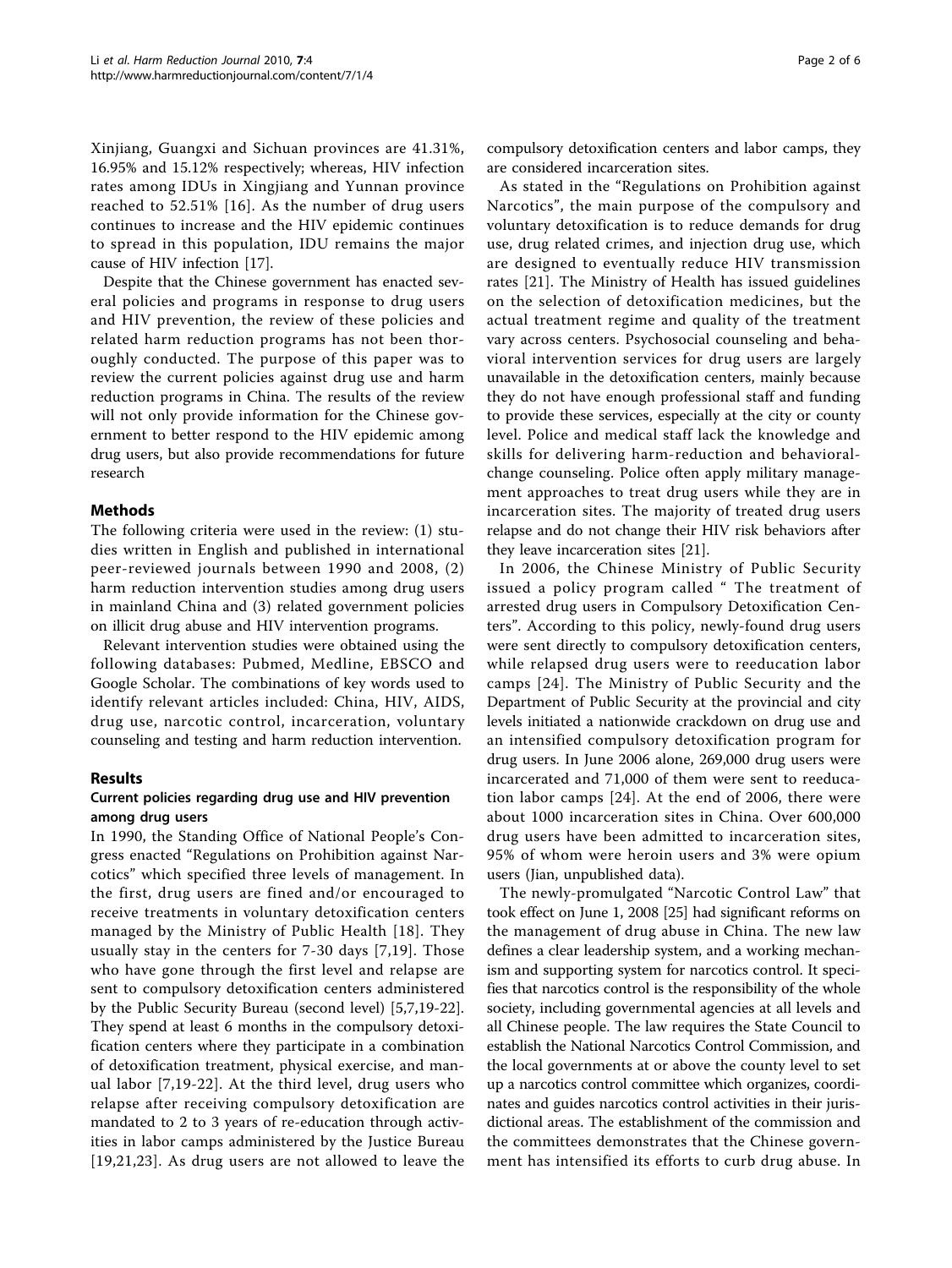contrast to previous policies which addressed the detoxification treatment system, the new law prioritizes prevention and intervention activities in association with comprehensive drug control models and simultaneous efforts to ban the cultivation, production, trafficking, and abuse of drugs. The law introduces significant reforms on drug treatment and rehabilitation in accordance with the human-oriented principle. According to the new law, drug users are not required to stay in detoxification centers, rather, they have the right to select treatment or/and other services from authorized institutions that provide these services. In addition, the law also orders that drug users' rights be protected. They have the same rights to education, jobs, and social support [[25](#page-4-0)].

In confronting the HIV/AIDS epidemic, China has adopted the methadone maintenance treatment (MMT) and needle exchange program (NEP) as harm reduction models. The Five Year Action Plan to Control HIV/AIDS 2006-2010 issued by the Ministry of Health included both MMP and NEP [[23](#page-4-0)]. Methadone treatment has been used as a detoxification method in China since 1993 [\[23](#page-4-0)], but its use was limited to inpatients in wellequipped institutions [[26](#page-4-0)]. Recognizing the efficacy of MMT for drug dependence, China supported the use of MMT to palliate HIV transmission in 2004 [\[27](#page-4-0)-[29\]](#page-4-0). The first eight government-supported pilot MMT clinics were established in five provinces in early 2004 [[23,30](#page-4-0)]. The program has since grown to 320 clinics, serving a total of 27,000 heroin users in 22 provinces [[28](#page-4-0)]. By November 30, 2008, 558 MMT clinics had been put into operation in 23 provinces, autonomous regions, and municipalities, serving more than 170,000 clients [\[31\]](#page-4-0).

The NEPs were first initiated by non-governmental organizations (NGOs) and other international donors rather than by the Chinese government because of the concern that these programs condoned illicit drug use [[32\]](#page-4-0). When first introduced in China, NEPs were called social marketing of needle exchange, which aimed to promote commercial availability and accessibility of needles in combination with health education about safe injecting practice, a concept approved by the Ministries of Health and Pubic Security because it did not explicitly mention needle exchange or free needle distribution [[28](#page-4-0),[33](#page-4-0)]. Acknowledging the growing research evidence of successful NEPs in other countries, the Ministry of Health officially funded the first pilot NEP in Guangxi and Yunnan province in 1999 [[23,27](#page-4-0),[28\]](#page-4-0). The program has expanded to other parts of China, with a total of 790 needle exchange centers, 392 of which were funded by the government in 2006 [[34](#page-4-0)]. The Chinese central government incorporated NEPs into the second five-year action plan for HIV intervention (2006-2010) and mandated that enough NEP sites be established to serve at least 50% of the IDU population by 2010 [\[34](#page-4-0)].

### Results of harm reduction interventions and HIV prevention among drug users in China

The results of the empirical studies [[5,35](#page-4-0)-[41](#page-5-0)] in China revealed that most of the interventions on harm reduction (e.g. MMT and NEP) and HIV prevention (e.g. VCT) were successful and had positive effects in reducing drug related risk behaviors among drug users in both institution-based and community-based programs. For example, two MMT intervention studies showed that the use of MMT decreased the frequency of IDU and criminal behaviors [[37](#page-5-0)]. Three needle related studies revealed a significant reduction of needle-sharing among drug users [\[40,41](#page-5-0)] and a decline of new drug injectors in the follow-survey [\[39](#page-5-0)]. Results of VCT studies documented that participants increased their HIV/AIDS knowledge [\[35](#page-4-0)], increased condom use with regular and casual sex partners, and decreased needle-sharing [[36](#page-4-0)]. Two HIV knowledge-oriented studies have shown that participants, after receiving the intervention, increased their HIV-related knowledge, their understanding of HIV prevention methods, and indicated positive attitudes toward those with HIV/AIDS [\[38](#page-5-0),[42](#page-5-0)]. These positive results are consistent with the large body of empirical evidence on effectiveness of harm reduction programs in other countries [[43](#page-5-0)-[49\]](#page-5-0).

### Discussion

China has made substantial progress in the development and implementation of policies on the management of drug use and on effective intervention strategies for HIV/AIDS in the past few years [[27](#page-4-0)]. The newly-enacted Narcotic Control Law is a milestone in harm reduction and HIV prevention initiative. With the hierarchical authority system in China, the new law would be quickly enacted at different administration levels, ushering in a new era of drug management and HIV intervention in both community level and incarceration sites in the world's most populous nation.

Given the positive effects of MMT among drug users, China is offering long-term use of MMT to palliate HIV transmission in 2004 [[27-29\]](#page-4-0). However, the conflicting approach between "zero tolerance" policies toward drug use and harm reduction programs [[23](#page-4-0)], increasing the demand for care, support and treatment for IDUs to reach those in need [[31\]](#page-4-0) and a lack of cooperation among departments at local levels (e.g., at the county level or below) may make it difficult for the effective implementation of harm reduction programs [\[50\]](#page-5-0). A synchronized drug use control approach, open communication and strong cooperation among involved governmental departments are needed to ensure the effective implementation of the harm reduction initiatives in China. As a substantial number of drug users are incarcerated and a proportion of them are HIV positive,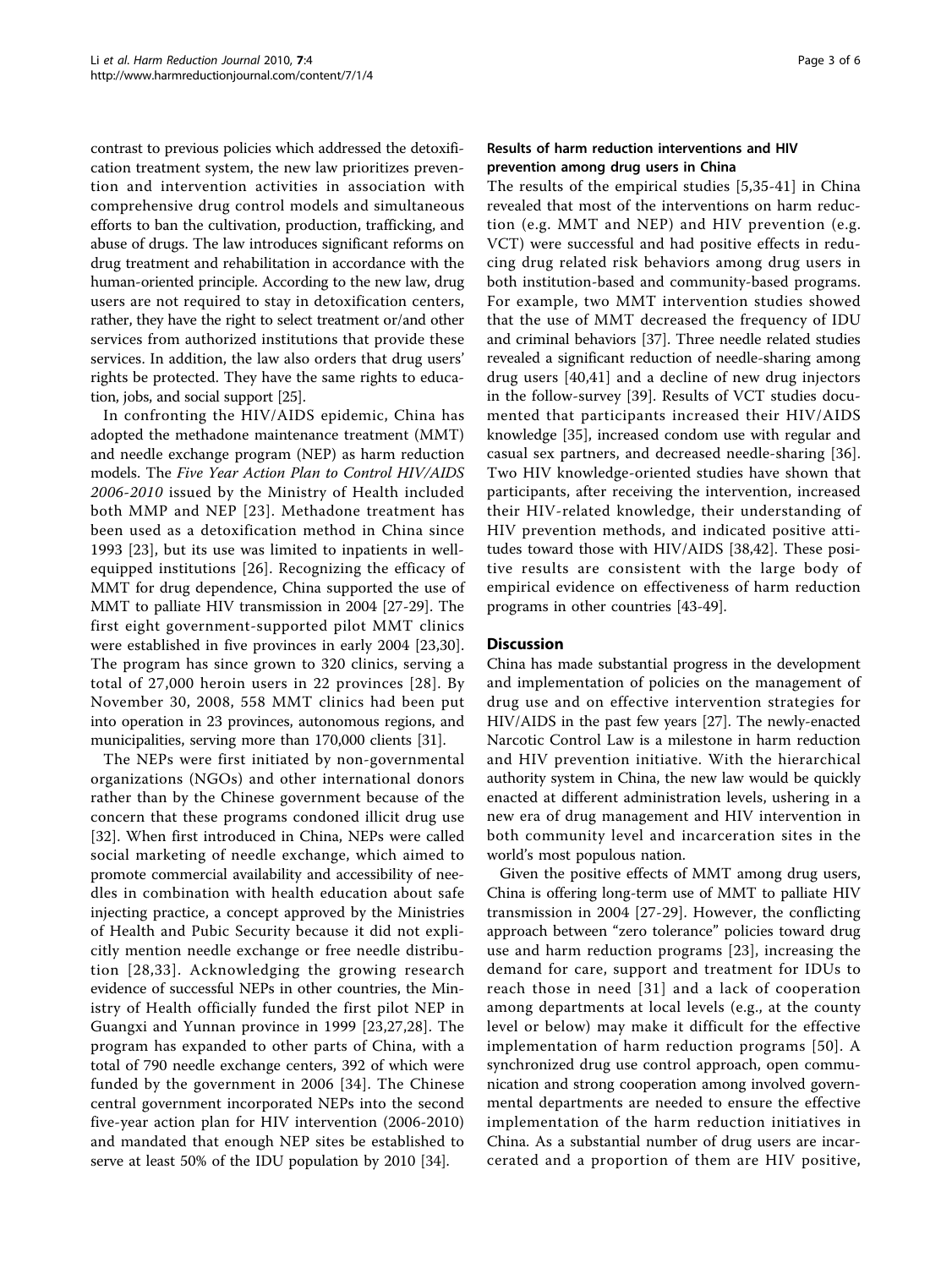behavioral interventions should be implemented in incarceration centers to prevent further spread of HIV.

The new Narcotic Control Law demonstrates China's changed approach toward drug users. It reflects a humane and people-first principle and provides a variety of choices of detoxification treatment for drug users. The implementation of this law requires not only strong central government support, multi-sectoral participation and collaboration, but also a strong commitment from the local authorities. The central government needs to provide clear guidelines for implementation of the new law and make sure that these guidelines are strictly followed by all local governments. While the new law offers a comprehensive approach toward drug use, no empirical evidence on the effectiveness of its implementation has been available. Evaluation of its effectiveness needs to be conducted.

Despite attempts by the Chinese central government to include NEPs into the second five-year action plan (2006-2010) (State Council of P.R. China, unpublished data), NEPs have not been fully supported by all governmental agencies. The Ministry of Public Security does not support the implementation of NEPs [[27](#page-4-0)]. This perspective has created a challenge for public health workers who implement NEPs at the local levels [[5\]](#page-4-0). The central government should coordinate different ministries and departments to work on this conflict. The sustainability and effectiveness of NEPs program can only be obtained if there is full support from all participating government agencies in China.

At the program level, findings of the review of NEPs revealed that there remain barriers to access to NEPs including the long distance to NEP sites, difficult access to the service, and fear of being arrested when receiving new needles [\[41\]](#page-5-0). Therefore, not only the coverage of NEPs should be expanded, but also drug users must be assured that it is safe to receive needles and that they should not fear of the arrest by police. The Public Security Bureau at local levels should be made aware of evidence demonstrating the positive effects of NEPs in reducing HIV transmission among IDUs and that NEPs do not increase drug use [\[44,45,51\]](#page-5-0).

Although the government has mandated that 50% coverage of injection drug users by NEPs, the coverage target is insufficient. Several studies show that low syringe coverage can severely affect the effectiveness of NEPs [[52,53\]](#page-5-0). For example, lack of syringe coverage might have contributed to the limited effectiveness of NEPs in Montreal [[53\]](#page-5-0). Therefore, the government should increase higher syringe coverage targets for injection drug users and allocate funding for NEPs in the annual budget plan.

Available literatures show that peer education plays an effective role in the harm reduction programs [\[54](#page-5-0),[55](#page-5-0)].

Although peer education has been conducted successfully in a number of areas in China, most of the interventions have been restricted to small locally based programs [[56,57](#page-5-0)]. Large-scale peer education programs have not been conducted [[58](#page-5-0)]. Therefore, the government should not only support for the development of a national education program, but create favorable environments for the program implementation.

The existing intervention programs are largely run by government agencies. NGOs in China should be encouraged to actively participate in drug and HIV intervention programs. Only one VCT intervention study among drug users has been successfully implemented by an NGO and published in China so far [[36](#page-4-0)]. The success of this NGO-led intervention program suggests that harm reduction programs delivered by NGOs should be expanded in China. NGOs have advantages in drug and HIV intervention over government agencies as they are able to reach out high risk groups (e.g. IDUs or sex workers) without making them fear of arrest or stigmatization [[18](#page-4-0)]. Experiences from other countries demonstrate that NGOs play an important role in controlling and preventing HIV/AIDS [\[59,60\]](#page-5-0).

Although results of the available studies are encouraging, few studies reported the application of a theoretical framework for the intervention programs. Studies from other countries have demonstrated that theorybased intervention programs have proven effective in reducing HIV related risk behaviors among drug users [[61,62\]](#page-5-0). A recent review of HIV behavioral interventions for a US high-risk population in 2000-2004 found that all best-evidence interventions relied on at least one behavioral change theory or model [[63\]](#page-5-0). Further empirical evidences have shown that adding behavioral intervention (e.g. VCT, health education and health promotion) components into NEP and MMT programs results in reducing injecting-related risk practices (e.g. sharing needles), and decreasing high-risk sexual behaviors (e.g. unprotected sex) [[64-67](#page-5-0)]. Theory-based harm reduction interventions are recommended to promote behavior change among drug users in China. Psychological and behavioral counseling services should be integrated with existing harm reduction programs.

### Conclusions

The Chinese government has made significant progress in evolving the policy on drug abuse. Policies on harm reduction and HIV intervention have been improved and enhanced based on the findings from research and practices. This review demonstrates that harm reduction programs have been successfully implemented in most cases and yielded positive effects in reducing drug related risk behaviors among drug users in China. This evidence serves as an important resource for advocating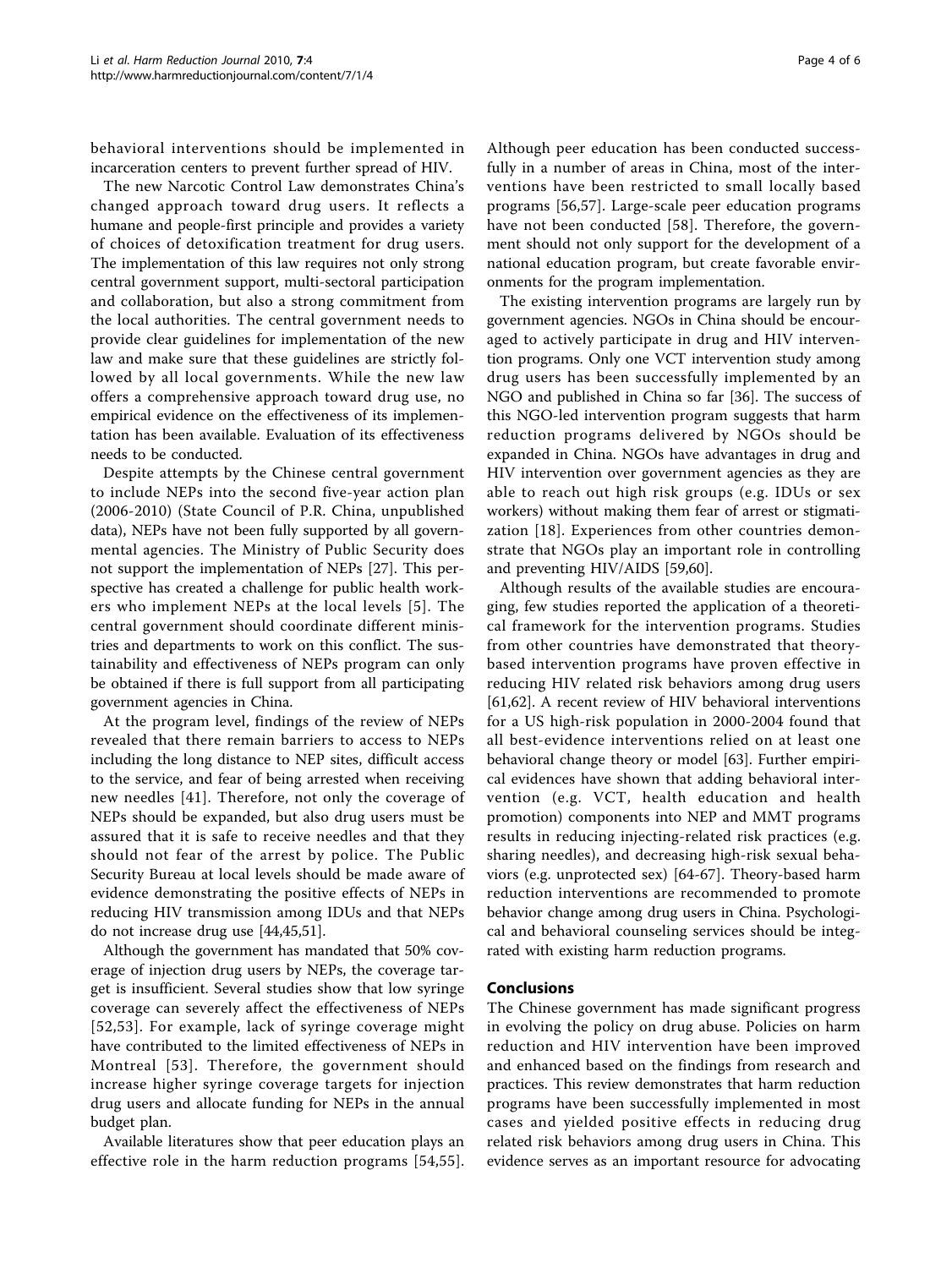<span id="page-4-0"></span>the further development of harm reduction programs among this population. Despite the fact that there remain challenges, China is increasingly adopting scientific evidence-based approaches and has encouraged the pilot testing of methods of risk reduction [27]. This increasing use of scientifically validated evidence together with supportive policy on harm reduction programs, demonstrates not only the Chinese government's continuing commitment and determination in the fight against HIV, but also the importance of future intervention research in China.

## Lists of abbreviations

ART: antiretroviral therapy; ATS: amphetamine-type-stimulants; HIV: human immunodeficiency virus; IDU: injection drug use; IDUs: injecting drug users; MMT: methadone maintenance treatment; NNCC: National Narcotics Control Commission; NEP: needle exchange program; NGO: non-governmental organization; VCT: voluntary counseling and testing.

#### Acknowledgements

This work was supported by research grants from the China National Key Research Program (2007BAI07B01) awarded to JL and from the US National Institutes of Health (5R21DA023893-02) awarded to HL.

#### Author details

<sup>1</sup>Yunnan Institute for Drug Abuse, Yunnan, China. <sup>2</sup>Department of Epidemiology and Community Health, School of Medicine, Virginia Commonwealth University, Richmond, Virginia, USA.

#### Authors' contributions

JL conceived the study, CZ and THH carried out the literature search. JL, HL and THH wrote the manuscript. All authors read and approved the final manuscript.

#### Competing interests

The authors declare that they have no competing interests.

Received: 19 October 2009 Accepted: 5 March 2010 Published: 5 March 2010

#### References

- 1. Shu ZL: History of Drug Abuse in China Shanghai: Shanghai People Publishing House 1995.
- McCoy CB, McCoy HV, Lai SH, Wang X, Meng J: [Reawakening the dragon:](http://www.ncbi.nlm.nih.gov/pubmed/11305354?dopt=Abstract) [Changing patterns of opiate use in Asia, with particular emphasis on](http://www.ncbi.nlm.nih.gov/pubmed/11305354?dopt=Abstract) China'[s Yunnan Province.](http://www.ncbi.nlm.nih.gov/pubmed/11305354?dopt=Abstract) Subst Use Misuse 2001, 36:49-69.
- 3. Lowinger P: The Solution to Narcotic Addiction in the People's Republic of China. Am J Drug Alcohol Abuse 1997, 4:165-178.
- 4. Naik TN, Sarkar S, Singh HL, Bhunia SC, Singh YI, Singh PK, Pal SC: [Intravenous drug users-a new high-risk group for HIV infection in India.](http://www.ncbi.nlm.nih.gov/pubmed/2059356?dopt=Abstract) AIDS 1991, 5:117-118.
- Qian HZ, Hao C, Ruan Y, Cassell HM, Chen K, Qin G, Yin L, Achumacher JE, Liang S, Shao Y: [Impact of methadone on drug use and risky sex in](http://www.ncbi.nlm.nih.gov/pubmed/17869049?dopt=Abstract) [China.](http://www.ncbi.nlm.nih.gov/pubmed/17869049?dopt=Abstract) J Subst Abuse Treat 2008, 34(4):391-397.
- 6. Office on Drugs and Crime, United Nations: 2008 World Drug Report. 2008, 1-310. [\[http://www.unodc.org/documents/wdr/WDR\\_2008/]([http://www.unodc.org/documents/wdr/WDR_2008/WDR_2008_eng_web.pdf]) [WDR\\_2008\\_eng\\_web.pdf\].]([http://www.unodc.org/documents/wdr/WDR_2008/WDR_2008_eng_web.pdf])
- 7. Chu TX, Levy JA: Injection drug use and HIV/AIDS transmission in China. Cell Research 2005, 15(865):869.
- 8. IHRD: Harm Reduction Developments New York: International Harm Reduction Development Program of the Open Society Institute 2008.
- 9. Kulsudiarit K: [Drug problem in southeast and southwest Asia.](http://www.ncbi.nlm.nih.gov/pubmed/15542748?dopt=Abstract) Ann N Y Acad Sci 2004, 1025:446-457.
- 10. Liu Z, Lian Z, Zhao C: [Drug use and HIV/AIDS in China.](http://www.ncbi.nlm.nih.gov/pubmed/16627308?dopt=Abstract) Drug Alcohol Rev 2006, 25(2):173-176.
- 11. Fu XB, Lin P, Li J: Epidemiological survey on poly-drug abuse in intravenous drug users in Guangdong Province. South China Journal of Preventive Medicine 2004, 30:8-11.
- 12. Lu L, Fang Y, Wang X: Drug abuse in China: Past, Present and Future. Cell Mol Neurobio 2008, 28:479-490.
- 13. Wang L: [Overview of the HIV/AIDS epidemic, scientific research and](http://www.ncbi.nlm.nih.gov/pubmed/18172388?dopt=Abstract) [government responses in China.](http://www.ncbi.nlm.nih.gov/pubmed/18172388?dopt=Abstract) AIDS 2007, 21(S8):S3-S7.
- 14. UNAIDS: 2004 report on the global AIDS epidemic. Geneva: UNAIDS 2004.
- 15. Wang L, Wang N, Wang L, Li D, Jia M, Gao X, Qu S, Qin Q, Wang Y, Smith K: [The 2007 Estimates for People at Risk for and Living With HIV](http://www.ncbi.nlm.nih.gov/pubmed/19214116?dopt=Abstract) [in China: Progress and Challenges.](http://www.ncbi.nlm.nih.gov/pubmed/19214116?dopt=Abstract) J Acquir Immune Defic Syndr 2009, 50(4):414-418.
- 16. Bao PY, Liu MZ: [Systematic review of HIV and HCV infection among users](http://www.ncbi.nlm.nih.gov/pubmed/19386972?dopt=Abstract) [in China.](http://www.ncbi.nlm.nih.gov/pubmed/19386972?dopt=Abstract) Int J STD AIDS 2009, 20:339-405.
- 17. Ministry of Health, UNAIDS & WHO: 2005 update on the HIV/AIDS epidemic and response in China. [\[http://data.unaids.org/publications/]( [http://data.unaids.org/publications/External-Documents/rp_2005Chinaestimation_25jan06_en.pdf]) [External-Documents/rp\\_2005Chinaestimation\\_25jan06\\_en.pdf\]]( [http://data.unaids.org/publications/External-Documents/rp_2005Chinaestimation_25jan06_en.pdf]).
- 18. Qian H, Schumacher EJ, Chen TH, Ruan Y: [Injection drug use and HIV/AIDS](http://www.ncbi.nlm.nih.gov/pubmed/16451717?dopt=Abstract) [in China: Review of current situation, prevention and policy implications.](http://www.ncbi.nlm.nih.gov/pubmed/16451717?dopt=Abstract) Harm Reduct J 2006.
- 19. Zhao C, Liu Z, Zhao D, Liu Y, Liang J, Tang Y, Liu Z, Zheng J: Drug abuse in China. Ann YY Acad Sci 2004, 1025(439):445.
- 20. Zhao B, Liu X: Studies in drug related crime in Beijing. Beijing: Chinese People's University Press 1993.
- 21. Jianhua LT: Challenges for China's present drug detoxification work. China Journal of Drug Dependence 2004, 13:224-226.
- 22. Wang W: [Illegal drug abuse and the community camp strategy in China.](http://www.ncbi.nlm.nih.gov/pubmed/10429353?dopt=Abstract) J Drug Educ 1999, 29:97-114.
- 23. Lu L, Wang X: Drug addiction in China. Ann N Y Acad Sci 2008, 1141:307-317.
- 24. National Narcotics Control Commission (NNCC): Annual Report on Drug Control in China Beijing: NNCC 2007.
- 25. Significance and Content of the Narcotics Control Law. Office of China National Narcotics Control Commission. [\[http://www.China.org.cn/e-news/]([http://www.China.org.cn/e-news/news080625-3.htm]) [news080625-3.htm\]]([http://www.China.org.cn/e-news/news080625-3.htm]).
- 26. Tang Y, Zhao D, Zhao C, Cubells FJ: [Opiate addiction in China: current](http://www.ncbi.nlm.nih.gov/pubmed/16669899?dopt=Abstract) [situation and treatments.](http://www.ncbi.nlm.nih.gov/pubmed/16669899?dopt=Abstract) Addiction 2006, 101:657-665.
- 27. Wu Z, Sullivan GS, Wang Y, Rotheram-Borus JM, Detels R: [Evolution of](http://www.ncbi.nlm.nih.gov/pubmed/17321313?dopt=Abstract) China'[s response to HIV/AIDS.](http://www.ncbi.nlm.nih.gov/pubmed/17321313?dopt=Abstract) Lancet 2007, 369:679-690.
- 28. Sullivan GR, Wu Z: [Rapid Scale up of harm reduction in China.](http://www.ncbi.nlm.nih.gov/pubmed/17689354?dopt=Abstract) Int J Drug Policy 2007, 18:118-128.
- 29. Bates G, Morrison JS, Thompson D: China's time bomb: sustaining the momentum of China's HIV/AIDS response. A report of the CSIS HIV/AIDS delegation to China, April 13-18. CSIS - Center for Strategic and International Studies. Washington, D.C 2004. [\[http://www.hivpolicy.org/]([http://www.hivpolicy.org/Library/HPP000649.pdf ]) [Library/HPP000649.pdf \].]([http://www.hivpolicy.org/Library/HPP000649.pdf ])
- 30. Hammett TM, Wu Z, Duc TT, Stephen D, Sullivan S, Liu W, Chen Y, Ngu D, Des Jarlais DC: " Social evils" [and harm reduction: the evolving policy](http://www.ncbi.nlm.nih.gov/pubmed/18028519?dopt=Abstract) [environment for HIV prevention among injecting drug users in China](http://www.ncbi.nlm.nih.gov/pubmed/18028519?dopt=Abstract) [and Vietnam.](http://www.ncbi.nlm.nih.gov/pubmed/18028519?dopt=Abstract) Addiction 2007, 103:137-145.
- 31. Lin C, Wu Z, Rou K, Yin W, Wang C, Shoptaw S, Detels R: [Structural-level](http://www.ncbi.nlm.nih.gov/pubmed/20015606?dopt=Abstract) [factors affecting implementation of the methadone maintenance](http://www.ncbi.nlm.nih.gov/pubmed/20015606?dopt=Abstract) [therapy program in China.](http://www.ncbi.nlm.nih.gov/pubmed/20015606?dopt=Abstract) J Subst Abuse Treat 2010, 38:119-127.
- 32. Ma Y, Wu Z: Campaign against drugs and control of IDU transmitted HIV/AIDS in China. Zhongguo Xing Bing Ai Bing Fang Zhi 2000, 6:185.
- 33. Yap L, Wu Z, Liu W, Ming XQ, Liang S: A rapid assessment and its implications for a needle social marketing intervention among injecting drug users in China. Int J Drug Policy 2002, 13:57-68.
- 34. State Council of People's Republic of China: China's action plan for reducing and preventing the spread of HIV/AIDS (2006-2010) Beijing: State Council of People's Republic of China 2006.
- 35. Grusky O, Liu H, Li X, Swangson A, Duan N: [Is Voluntary Counseling and](http://www.ncbi.nlm.nih.gov/pubmed/16643689?dopt=Abstract) [Testing of Drug Users in China Feasible.](http://www.ncbi.nlm.nih.gov/pubmed/16643689?dopt=Abstract) Int J STD AIDS 2006, 17:354-355.
- 36. Chen HT, Liang S, Liao Q, Wang S, Schumacher JE: [HIV voluntary](http://www.ncbi.nlm.nih.gov/pubmed/17347877?dopt=Abstract) [counseling and testing among injection drug users in south China: a](http://www.ncbi.nlm.nih.gov/pubmed/17347877?dopt=Abstract) [study of a non-government organization based program.](http://www.ncbi.nlm.nih.gov/pubmed/17347877?dopt=Abstract) AIDS Behav 2007, 11(5):778-788.